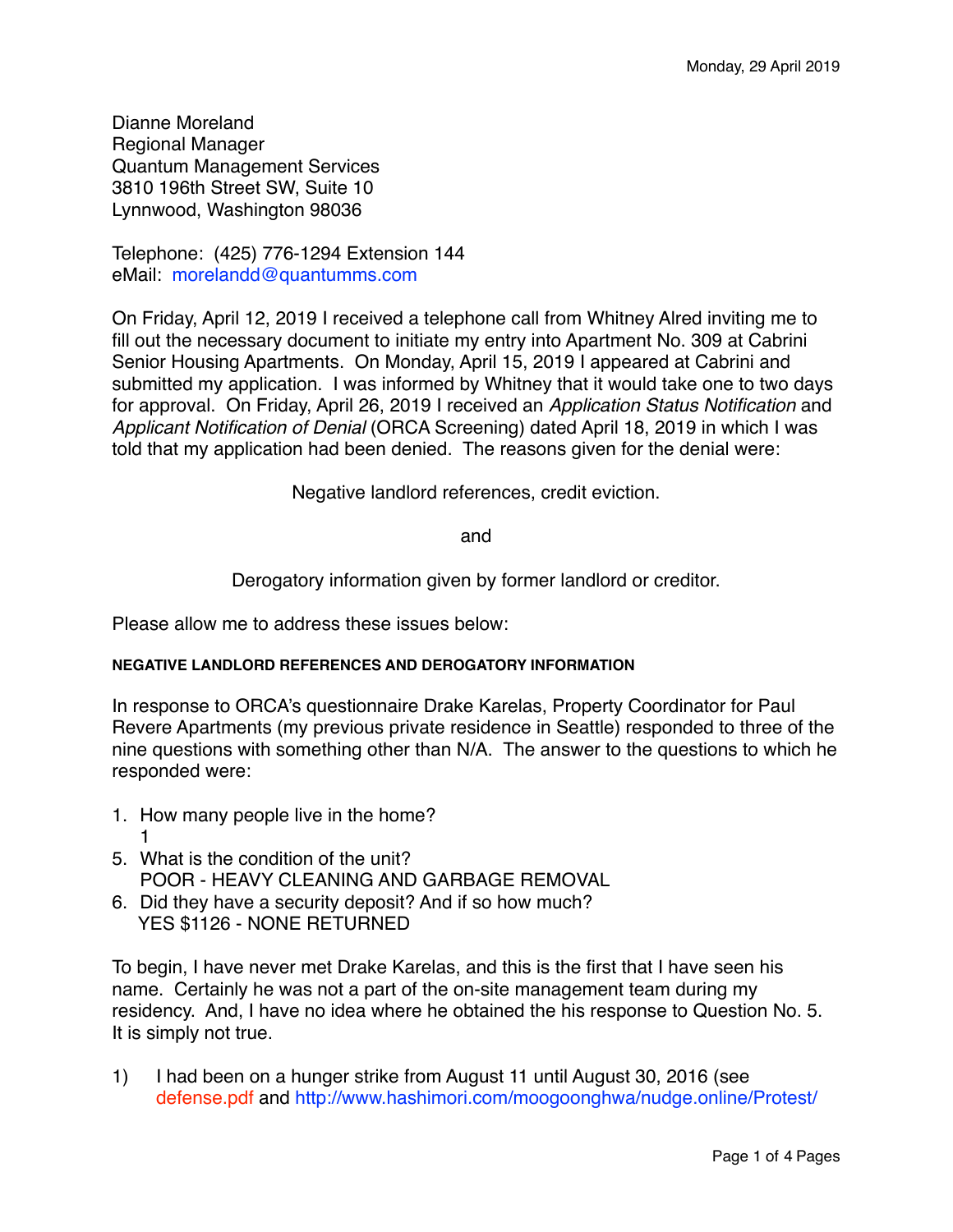[index.html](http://www.hashimori.com/moogoonghwa/nudge.online/Protest/index.html)) when I appeared at the the King County Superior Court before Judge Judson, and he denied my request for reasonable allowance with the oral statement:

"I cannot grant reasonable allowance based on humanitarian grounds."

During the week that followed I ate nothing but boiled foods and during the next several days I ate out because I was packing. The insinuation that my apartment required heavy cleaning and garbage removal is simply slanderous.

Darcy Eakins, the building manager during the last third of my residency, inspected the room before I left, and I left with her approval. I am certain that she hired someone to ready the room for the next tenant, but that was normal procedure to which I contributed neither money, nor mess. I barely had enough cash in my pocket left to rent a van and pay for a storage locker for my things. Please see what she wrote about me somewhat before my departure: paul\_revere.pdf

#### **EVICTION AND UNPAID RENT**

- 2) The only reason that I took my landlord to court was to stall for time so that I could complete my hunger strike and raise enough money so as to prevent my having to abandon both my office and residence -- in short, pay my landlord. Once my residence and office were gone I would have no way to dig myself out of the rut into which I had fallen due to commercial fraud, age prejudice, and a credentials industry that had grown up around my profession while I was overseas for the previous quarter of a century. See response\_to\_summons.pdf and sworn\_statement.pdf
- 3) The amount owed upon my departure from Paul Revere Apartments was approximately USD 2,252 -- equivalent to three months unpaid rent less my forfeited deposit. The figure now stands at USD \$10,195. The only way to account for this discrepancy is court costs, legal fees paid by EPIC ASSET MANAGEMENT to force my departure via a court of law, and accrued interest.

I did not learn about this outstanding balance until well over a year after my eviction and quite by accident. I have been homeless since September 11, 2016 and throughout this period have had no residential address that has not been a shelter or transitional housing.

#### **MULTIPLE ADDRESSES**

4) The numerous addresses that you find in the ORCA report are explained in my open letter to Facing Homelessness and the fact that I have had my wallet stolen twice and lost once since I became homeless. The letter can be found at [https://](https://www.hashimori.com/moogoonghwa/nudge.online/Request/request.html) [www.hashimori.com/moogoonghwa/nudge.online/Request/request.html](https://www.hashimori.com/moogoonghwa/nudge.online/Request/request.html)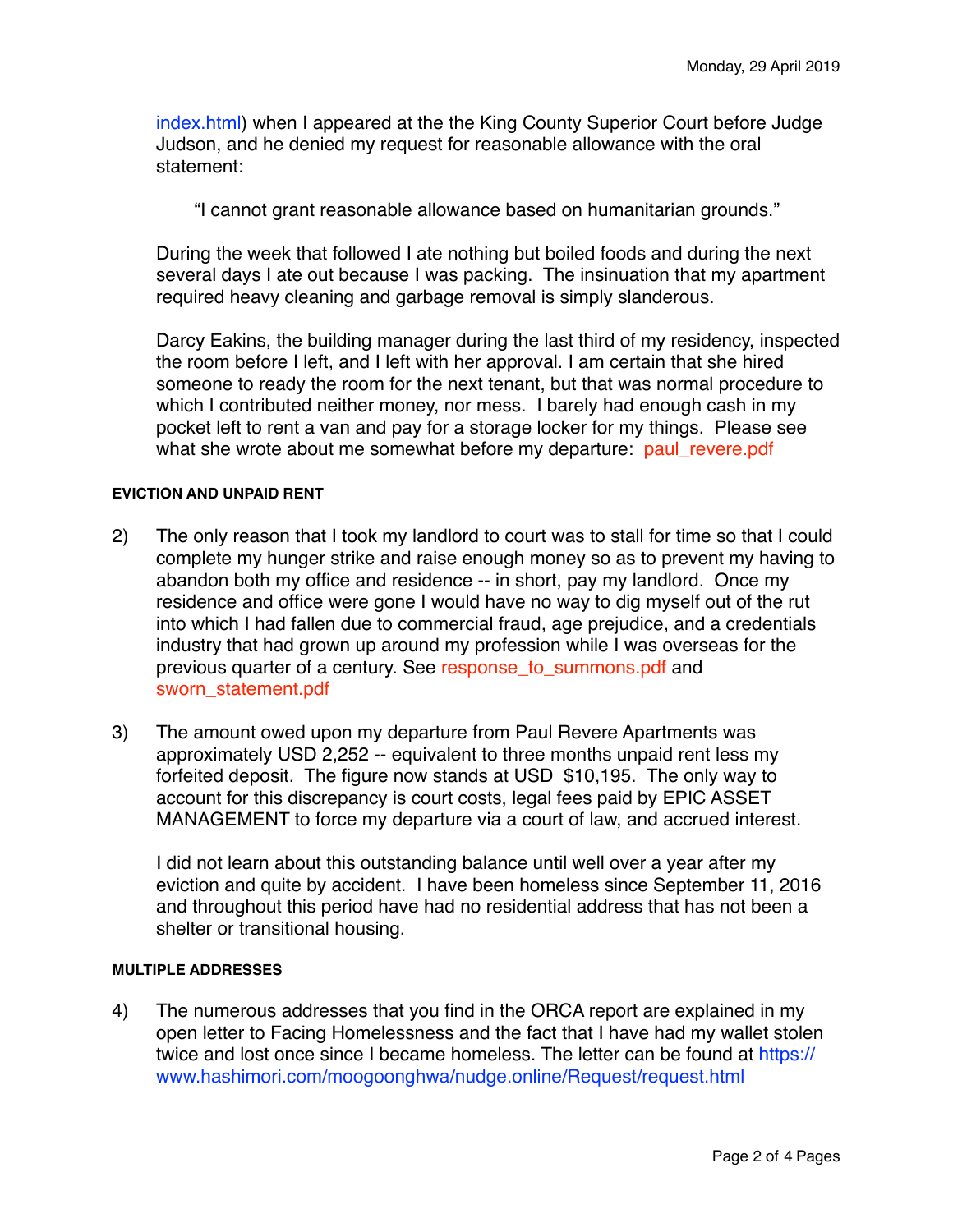### **DEBT AND CREDIT**

5) The financial score that I received from the ORCA report is 693. This places me 68 points over the midpoint of the provided range -- namely, 625. How is it that I can have such a high score and still be substantially delinquent on two accounts?[1](#page-2-0) It is because I maintain three credit accounts all of which are in excellent standing. The largest of these (USD 4,500) goes all the way back to 2007 when I returned to Seattle from Hong Kong in 2007 for about nine months before departing for Saudi Arabia later that same year. (See transunion disclosure report.pdf)

In short, not only do I make my payments regularly and on time, but I do so on three accounts while in a homeless state.

#### **SAVINGS**

6) My credit score would be higher, if only I were not compelled by Aloha Inn Transitional Housing to pay USD 180 per month into an unwanted savings account. This said, as a result of this savings plan I hold USD 1,400 in savings in addition to my three solid credit card accounts.

## **ABILITY TO PAY - CURRENT INCOME**

7) What is so different from my financial situation while I was living in Paul Revere Apartments is my source of income and the substantial progress that I have made in the development of my company [nudge.online.](https://www.nudge.online)

While in Paul Revere Apartments I was living off of savings while looking for work. When I discovered that I was banging my head against the wall, I found meagre online employment that would pay for my rent, but not my food. This is when I applied for a business loan, but was turned away by more than seven small business lenders due to regulations put into place by the Small Business Administration to insure micro loans to start-up companies.

Failure to obtain the loan is a very important part of why I became homeless.

8) I am now living off of fixed income supplied by the government with the potential to earn much more in the market place, if only I had a secure residence from which to build on.

SSA: USD 424 SSI: USD 367

<span id="page-2-0"></span><sup>1</sup> The second delinquency is money owed to Comcast. It is slightly over USD 100 and will be paid back as soon as I open a new account with them.